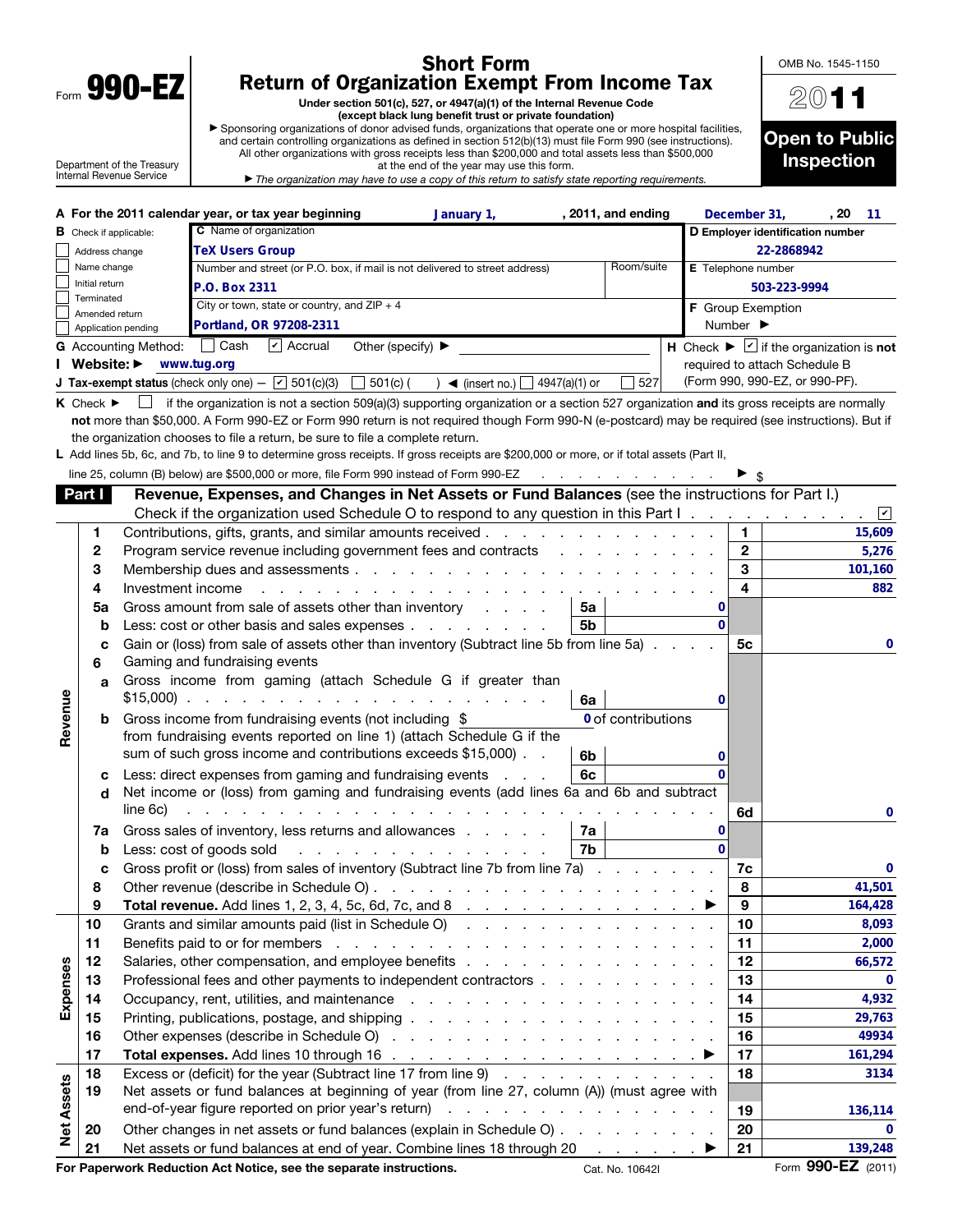|                | Form 990-EZ (2011)                                                                                                                                                                                                   |                                                                |                                                                   |                                                                                                  |           | Page 2                                                                   |
|----------------|----------------------------------------------------------------------------------------------------------------------------------------------------------------------------------------------------------------------|----------------------------------------------------------------|-------------------------------------------------------------------|--------------------------------------------------------------------------------------------------|-----------|--------------------------------------------------------------------------|
|                | <b>Balance Sheets.</b> (see the instructions for Part II.)<br>Part II                                                                                                                                                |                                                                |                                                                   |                                                                                                  |           |                                                                          |
|                | Check if the organization used Schedule O to respond to any question in this Part II.                                                                                                                                |                                                                |                                                                   |                                                                                                  |           | $ \mathbf{v} $                                                           |
|                |                                                                                                                                                                                                                      |                                                                |                                                                   | (A) Beginning of year                                                                            |           | (B) End of year                                                          |
| 22             | Cash, savings, and investments                                                                                                                                                                                       |                                                                |                                                                   | 180,673 22                                                                                       |           | 185,696                                                                  |
| 23             | Land and buildings.<br>and the contract of the con-                                                                                                                                                                  |                                                                |                                                                   | 808 23                                                                                           |           | 0.00                                                                     |
| 24             | Other assets (describe in Schedule O)                                                                                                                                                                                |                                                                |                                                                   | 285 24                                                                                           |           | 345                                                                      |
| 25             | Total assets<br>and a state of the state of the                                                                                                                                                                      |                                                                |                                                                   | 181,766 25                                                                                       |           | 186,041                                                                  |
| 26             | Total liabilities (describe in Schedule O)                                                                                                                                                                           |                                                                |                                                                   | 45,652 26                                                                                        |           | 46,791                                                                   |
| 27             | Net assets or fund balances (line 27 of column (B) must agree with line 21)                                                                                                                                          |                                                                |                                                                   | 136,114 27                                                                                       |           | 139,248                                                                  |
| Part III       | Statement of Program Service Accomplishments (see the instructions for Part III.)                                                                                                                                    |                                                                |                                                                   |                                                                                                  |           | <b>Expenses</b>                                                          |
|                | Check if the organization used Schedule O to respond to any question in this Part III                                                                                                                                |                                                                |                                                                   | ⊻<br>$\sim$                                                                                      |           | (Required for section                                                    |
|                | What is the organization's primary exempt purpose?                                                                                                                                                                   | Provide products, info and support for users of TeX.           |                                                                   |                                                                                                  |           | 501(c)(3) and 501(c)(4)                                                  |
|                | Describe the organization's program service accomplishments for each of its three largest program services,<br>as measured by expenses. In a clear and concise manner, describe the services provided, the number of |                                                                |                                                                   |                                                                                                  |           | organizations and section<br>4947(a)(1) trusts; optional<br>for others.) |
|                | persons benefited, and other relevant information for each program title.                                                                                                                                            |                                                                |                                                                   |                                                                                                  |           |                                                                          |
| 28             | Publish the journal TUGboat 3 times per year and the TeX Live DVD once a year. Mail the journal and software                                                                                                         |                                                                |                                                                   |                                                                                                  |           |                                                                          |
|                | to TUG members. The software and past issues of the journal are freely available to members & nonmembers                                                                                                             |                                                                |                                                                   |                                                                                                  |           |                                                                          |
|                | at the TUG website. Thousands + benefit.                                                                                                                                                                             |                                                                |                                                                   |                                                                                                  |           |                                                                          |
|                | (Grants \$                                                                                                                                                                                                           | 0) If this amount includes foreign grants, check here          |                                                                   |                                                                                                  | 28a       | 29,279                                                                   |
| 29             | Lucida OpenType font project : make OpenType fonts available to the public via the TUG store.                                                                                                                        |                                                                |                                                                   |                                                                                                  |           |                                                                          |
|                | http://tug.org/store/lucida/                                                                                                                                                                                         |                                                                |                                                                   |                                                                                                  |           |                                                                          |
|                |                                                                                                                                                                                                                      |                                                                |                                                                   |                                                                                                  |           |                                                                          |
|                | 2680) If this amount includes foreign grants, check here<br>(Grants \$                                                                                                                                               |                                                                |                                                                   | $ \boldsymbol{v} $                                                                               | 29a       | 2,680                                                                    |
| 30             | Sponsor conference attendance (1013), membership dues (500), Libre font fund ((900), TeX development work                                                                                                            |                                                                |                                                                   |                                                                                                  |           |                                                                          |
|                | (3000)                                                                                                                                                                                                               |                                                                |                                                                   |                                                                                                  |           |                                                                          |
|                |                                                                                                                                                                                                                      |                                                                |                                                                   |                                                                                                  |           |                                                                          |
|                | 5413) If this amount includes foreign grants, check here<br>(Grants \$                                                                                                                                               |                                                                |                                                                   | $ \boldsymbol{v} $                                                                               | 30a       | 5,413                                                                    |
|                | 31 Other program services (describe in Schedule O)                                                                                                                                                                   | and a state of the state of the                                |                                                                   |                                                                                                  |           |                                                                          |
|                | 40,501) If this amount includes foreign grants, check here<br>(Grants \$<br>32 Total program service expenses (add lines 28a through 31a).                                                                           |                                                                |                                                                   | $ \boldsymbol{v} $                                                                               | 31a<br>32 | 40,501<br>77,873                                                         |
| <b>Part IV</b> | List of Officers, Directors, Trustees, and Key Employees. List each one even if not compensated. (see the instructions for Part IV.)                                                                                 |                                                                | the contract of the contract of the con-                          |                                                                                                  |           |                                                                          |
|                | Check if the organization used Schedule O to respond to any question in this Part IV                                                                                                                                 |                                                                |                                                                   |                                                                                                  |           | $\vert\mathbf{v}\vert$                                                   |
|                |                                                                                                                                                                                                                      |                                                                | (c) Reportable                                                    | (d) Health benefits,                                                                             |           |                                                                          |
|                | (a) Name and address                                                                                                                                                                                                 | (b) Title and average<br>hours per week<br>devoted to position | compensation<br>(Forms W-2/1099-MISC)<br>(if not paid, enter -0-) | contributions to employee (e) Estimated amount of<br>benefit plans, and<br>deferred compensation |           | other compensation                                                       |
|                | <b>Steve Peter</b>                                                                                                                                                                                                   | <b>President</b>                                               |                                                                   |                                                                                                  |           |                                                                          |
|                | Somerville, NJ US                                                                                                                                                                                                    |                                                                | 0                                                                 |                                                                                                  | 0         | 0                                                                        |
|                | <b>Jim Hefferon</b>                                                                                                                                                                                                  | <b>Vice President</b>                                          |                                                                   |                                                                                                  |           |                                                                          |
|                | <b>Colchester, VT US</b>                                                                                                                                                                                             |                                                                | 0                                                                 |                                                                                                  | 0         | 0                                                                        |
|                | <b>Sue DeMeritt</b>                                                                                                                                                                                                  | <b>Secretary</b>                                               |                                                                   |                                                                                                  |           |                                                                          |
|                | San Diego, CA US                                                                                                                                                                                                     |                                                                | 0                                                                 |                                                                                                  | 0         | 0                                                                        |
|                | <b>Karl Berry</b>                                                                                                                                                                                                    | <b>Treasurer</b>                                               |                                                                   |                                                                                                  |           |                                                                          |
|                | Bandon, OR US                                                                                                                                                                                                        |                                                                | 0                                                                 |                                                                                                  | 0         | 0                                                                        |
|                | <b>Barbara Beeton</b>                                                                                                                                                                                                | <b>Director</b>                                                |                                                                   |                                                                                                  |           |                                                                          |
|                | Providence, RI US                                                                                                                                                                                                    |                                                                | 0                                                                 |                                                                                                  | 0         | 0                                                                        |
|                | Kaja Christiansen                                                                                                                                                                                                    | <b>Director</b>                                                |                                                                   |                                                                                                  |           |                                                                          |
|                | Arhus, Denmark                                                                                                                                                                                                       |                                                                | 0                                                                 |                                                                                                  | 0         | 0                                                                        |
|                | <b>Michael Doob</b>                                                                                                                                                                                                  | <b>Director</b>                                                |                                                                   |                                                                                                  |           |                                                                          |
|                | Winnipeg, Manitoba CA                                                                                                                                                                                                |                                                                | 0                                                                 |                                                                                                  | 0         | 0                                                                        |
|                | <b>Jonathan Fine</b>                                                                                                                                                                                                 | <b>Director</b>                                                |                                                                   |                                                                                                  |           |                                                                          |
|                | <b>Milton Keynes, UK</b>                                                                                                                                                                                             |                                                                | 0                                                                 |                                                                                                  | 0         | 0                                                                        |
|                | <b>Steve Grathwohl</b>                                                                                                                                                                                               | <b>Director</b>                                                |                                                                   |                                                                                                  |           |                                                                          |
|                | Chapil Hill, NC US                                                                                                                                                                                                   |                                                                | 0                                                                 |                                                                                                  | 0         | 0                                                                        |
|                | <b>Taco Hoekwater</b>                                                                                                                                                                                                | <b>Director</b>                                                |                                                                   |                                                                                                  |           |                                                                          |
|                | Dordrecht, NL                                                                                                                                                                                                        |                                                                | 0                                                                 |                                                                                                  | 0         | 0                                                                        |
|                | <b>Klaus Hoeppner</b>                                                                                                                                                                                                | <b>Director</b>                                                |                                                                   |                                                                                                  |           |                                                                          |
|                | Darmstadt, DE                                                                                                                                                                                                        |                                                                | 0                                                                 |                                                                                                  | 0         | 0                                                                        |
|                | <b>Ross Moore</b>                                                                                                                                                                                                    | <b>Director</b>                                                |                                                                   |                                                                                                  |           |                                                                          |
|                | Sydney NSW, AU                                                                                                                                                                                                       |                                                                | 0                                                                 |                                                                                                  | 0         | 0                                                                        |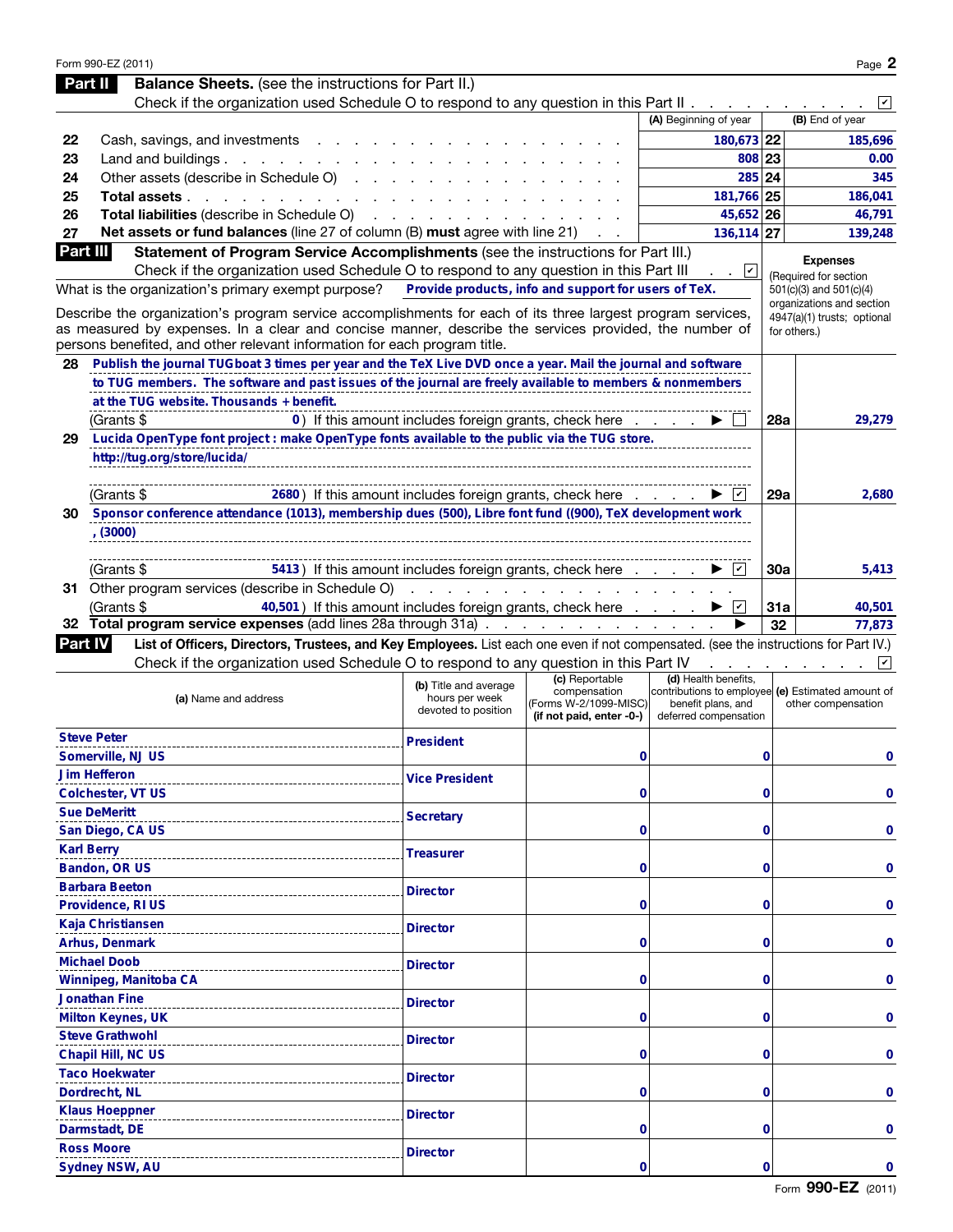|                   | Form 990-EZ (2011)                                                                                                                                                                                                                                                                                                                                                                                                                                                      |                                    |            | Page 3         |
|-------------------|-------------------------------------------------------------------------------------------------------------------------------------------------------------------------------------------------------------------------------------------------------------------------------------------------------------------------------------------------------------------------------------------------------------------------------------------------------------------------|------------------------------------|------------|----------------|
| <b>Part V</b>     | Other Information (Note the Schedule A and personal benefit contract statement requirements in the<br>instructions for Part V.) Check if the organization used Schedule O to respond to any question in this Part V                                                                                                                                                                                                                                                     |                                    |            | $ \mathbf{v} $ |
| 33                | Did the organization engage in any significant activity not previously reported to the IRS? If "Yes," provide a<br>detailed description of each activity in Schedule O                                                                                                                                                                                                                                                                                                  | 33                                 | <b>Yes</b> | <b>No</b><br>V |
| 34                | Were any significant changes made to the organizing or governing documents? If "Yes," attach a conformed<br>copy of the amended documents if they reflect a change to the organization's name. Otherwise, explain the<br>change on Schedule O (see instructions)<br>and the company of the company of the<br>$\mathbf{1}$                                                                                                                                               | 34                                 |            | V              |
| 35a               | Did the organization have unrelated business gross income of \$1,000 or more during the year from business<br>activities (such as those reported on lines 2, 6a, and 7a, among others)?                                                                                                                                                                                                                                                                                 | 35a                                |            | V              |
| b<br>C            | If "Yes," to line 35a, has the organization filed a Form 990-T for the year? If "No," provide an explanation in Schedule O<br>Was the organization a section 501(c)(4), 501(c)(5), or 501(c)(6) organization subject to section 6033(e) notice,<br>reporting, and proxy tax requirements during the year? If "Yes," complete Schedule C, Part III                                                                                                                       | 35 <sub>b</sub><br>35 <sub>c</sub> |            | V              |
| 36                | Did the organization undergo a liquidation, dissolution, termination, or significant disposition of net assets<br>during the year? If "Yes," complete applicable parts of Schedule N<br>and a straight and a straight and                                                                                                                                                                                                                                               | 36                                 |            | V              |
| 37a<br>b          | Enter amount of political expenditures, direct or indirect, as described in the instructions. $\blacktriangleright$   37a  <br>0<br>Did the organization file Form 1120-POL for this year?                                                                                                                                                                                                                                                                              | 37 <sub>b</sub>                    |            | V              |
| 38a               | Did the organization borrow from, or make any loans to, any officer, director, trustee, or key employee or were<br>any such loans made in a prior year and still outstanding at the end of the tax year covered by this return?                                                                                                                                                                                                                                         | 38a                                |            | V              |
| b<br>39<br>а<br>b | If "Yes," complete Schedule L, Part II and enter the total amount involved<br>38 <sub>b</sub><br>and a state<br>Section 501(c)(7) organizations. Enter:<br>Initiation fees and capital contributions included on line 9<br>39a<br>Gross receipts, included on line 9, for public use of club facilities exceeding the control of the set of the set of the set of the set of the set of the set of the set of the set of the set of the set of the set of the se<br>39b |                                    |            |                |
| 40a               | Section 501(c)(3) organizations. Enter amount of tax imposed on the organization during the year under:<br>section 4911 ▶<br>0 ; section $4912 \blacktriangleright$<br>0 ; section 4955 $\blacktriangleright$                                                                                                                                                                                                                                                           |                                    |            |                |
| b                 | Section 501(c)(3) and 501(c)(4) organizations. Did the organization engage in any section 4958 excess benefit<br>transaction during the year, or did it engage in an excess benefit transaction in a prior year that has not been<br>reported on any of its prior Forms 990 or 990-EZ? If "Yes," complete Schedule L, Part I.                                                                                                                                           | 40 <sub>b</sub>                    |            | V              |
| d                 | Section 501(c)(3) and 501(c)(4) organizations. Enter amount of tax imposed on<br>organization managers or disqualified persons during the year under sections 4912,<br>0<br>Section 501(c)(3) and 501(c)(4) organizations. Enter amount of tax on line 40c                                                                                                                                                                                                              |                                    |            |                |
| е                 | All organizations. At any time during the tax year, was the organization a party to a prohibited tax shelter                                                                                                                                                                                                                                                                                                                                                            |                                    |            |                |
| 41                | List the states with which a copy of this return is filed. $\triangleright$ Oregon                                                                                                                                                                                                                                                                                                                                                                                      | 40e                                |            |                |
| 42a               | Telephone no. ▶<br>Located at ▶ PO Box 2311, Portland, OR<br>$ZIP + 4$                                                                                                                                                                                                                                                                                                                                                                                                  | 503-223-9994<br>97208-2311         |            |                |
|                   | $\frac{L}{L}$ $\frac{L}{L}$ $\frac{L}{L}$ $\frac{L}{L}$ $\frac{L}{L}$ $\frac{L}{L}$ $\frac{L}{L}$ $\frac{L}{L}$ $\frac{L}{L}$ $\frac{L}{L}$ $\frac{L}{L}$ $\frac{L}{L}$ $\frac{L}{L}$ $\frac{L}{L}$ $\frac{L}{L}$ $\frac{L}{L}$ $\frac{L}{L}$ $\frac{L}{L}$ $\frac{L}{L}$ $\frac{L}{L}$ $\frac{L}{L}$ $\frac{L}{L}$                                                                                                                                                     |                                    |            | Yes   No       |
|                   | a financial account in a foreign country (such as a bank account, securities account, or other financial account)?<br>If "Yes," enter the name of the foreign country: ▶<br>See the instructions for exceptions and filing requirements for Form TD F 90-22.1, Report of Foreign Bank<br>and Financial Accounts.                                                                                                                                                        | 42 <sub>b</sub>                    |            | V              |
|                   | At any time during the calendar year, did the organization maintain an office outside the U.S.?                                                                                                                                                                                                                                                                                                                                                                         | 42c                                |            | V              |
| 43                | If "Yes," enter the name of the foreign country: ▶<br>Section 4947(a)(1) nonexempt charitable trusts filing Form 990-EZ in lieu of Form 1041-Check here<br>and enter the amount of tax-exempt interest received or accrued during the tax year $\therefore$ . $\blacktriangleright$   43                                                                                                                                                                                |                                    |            | $\sim$         |
| 44a               | Did the organization maintain any donor advised funds during the year? If "Yes," Form 990 must be                                                                                                                                                                                                                                                                                                                                                                       |                                    | Yes        | No             |
|                   | Did the organization operate one or more hospital facilities during the year? If "Yes," Form 990 must be<br>completed instead of Form 990-EZ                                                                                                                                                                                                                                                                                                                            | 44a<br>44b                         |            | V<br>V         |
| c<br>d            | Did the organization receive any payments for indoor tanning services during the year?<br>If "Yes" to line 44c, has the organization filed a Form 720 to report these payments? If "No," provide an<br>explanation in Schedule O<br>والمتعاون والمتعاون والمتعاون والمتعاون والمتعاونة والمتعاونة والمتعاونة والمتعاونة والمتعاونة                                                                                                                                      | 44c<br>44d                         |            | V              |
| 45а               | Did the organization have a controlled entity within the meaning of section 512(b)(13)?                                                                                                                                                                                                                                                                                                                                                                                 | 45a                                |            | V              |
| 45b               | Did the organization receive any payment from or engage in any transaction with a controlled entity within the<br>meaning of section 512(b)(13)? If "Yes," Form 990 and Schedule R may need to be completed instead of<br>Form 990-EZ (see instructions) $\ldots$ $\ldots$ $\ldots$ $\ldots$ $\ldots$ $\ldots$ $\ldots$ $\ldots$ $\ldots$ $\ldots$ $\ldots$                                                                                                             | 45b                                |            |                |

Form 990-EZ (2011)